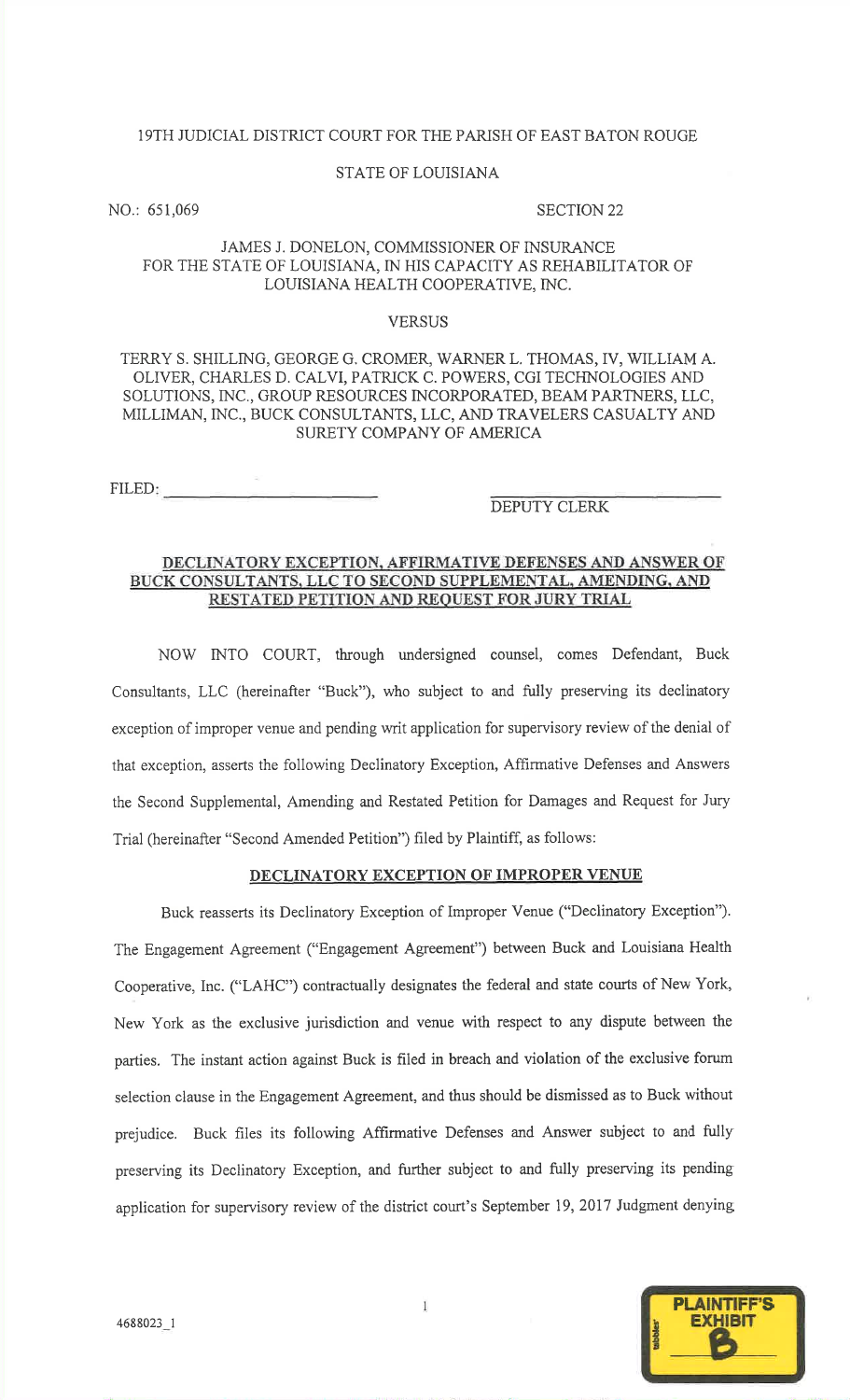the Declinatory Exception, in accordance with Louisiana Code of Civil Procedure Article $928(A).$ 

# AFFIRMATIVE DEFENSES

### FIRST DEFENSE

All of Plaintiff s claims against Buck arise out of and are subject to the terms of theEngagement Agreement. Buck affirmatively pleads, as though set forth herein in full, all termsand conditions of the Engagement Agreement, which are fully binding upon Plaintiff as thesuccessor to the contractual rights and obligations of LAHC.

# SECOND DEFENSE

Plaintiff's Second Amended Petition fails to state a cause of action against Buck.

# THIRD DEFENSE

Plaintiffs Second Amended Petition fails to state a right of action against Buck.

### FOURTH DEFENSE

Plaintiff's claims against Buck are extinguished by the strict one-year limitations period (which has the legal effect of peremption) that is contractually agreed to and stipulated in theEngagement Agreement. Plaintiff is fully bound to those provisions as the successor to thecontractual rights and obligations of LAHC. Solely in the alternative, if for any reason thecontractual requirements of the Engagement Agreement are not enforced against Plaintiff, Plaintiff's claims are extinguished by prescription, peremption and laches as a matter of law.

### FIFTH DEFENSE

Plaintiff's damages, if any, were caused or contributed to by the negligence, wrongdoing, want of care and fault or comparative fault of the Commissioner of Insurance (the"Commissioner") and/or Billy Bostick, as the Receiver (the "Receiver"), and their employees, agents, attorneys, and contractors, of LAHC and its officers, directors, employees, agents, andcontractors, and of third parties for whom Buck is not responsible and over whom Buck had nocontrol.

### SIXTH DEFENSE

Plaintiff's damages, if any, were caused by regulatory misconduct and negligence of the Commissioner, the Receiver, and their employees and agents.

### SEVENTH DEFENSE

Plaintiffs claims are barred by the doctrines of estoppel, waiver, ratification, andacquiescence in that the Commissioner and his employees and agents reviewed the activities now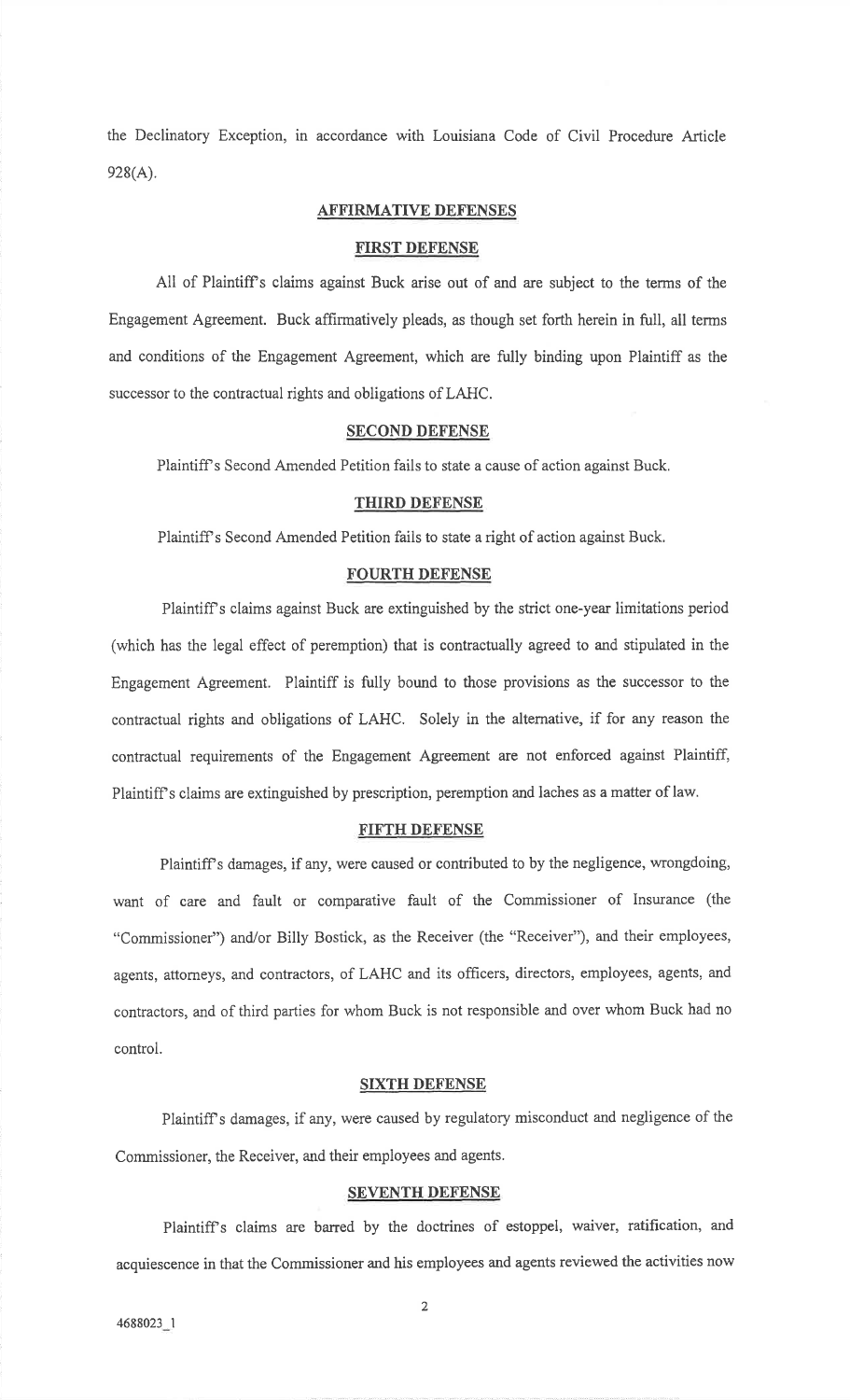complained of, and gave explicit or implicit approval of those activities. Buck relied to itsdetriment upon those actions of the Commissioner and his employees and agents.

# EIGHTH DEFENSE

Plaintiff has failed to mitigate the damages that were incurred, if any. The Commissionerhad knowledge of and approved the activities forming the basis of the present claims, and hefailed to prevent those activities. Furthermore, the Commissioner and the Receiver, and theiremployees, agents, and contractors, committed acts of negligence and misconduct in the supervision and regulation of LAHC, negligence and misconduct in the conservation,rehabilitation, and liquidation of LAHC, and other acts and omissions that may be discoveredand presented at trial.

### NINTH DEFENSE

The negligence, wrongdoing and fault of LAHC and its officers, directors, shareholders, employees, and agents are imputed to Plaintiff and bar the claims presented.

### TENTH DEFENSE

Buck had no professional relationship with and owned no duties to the Commissioner, theLouisiana Department of Insurance, the State of Louisiana, or to the members, subscribers, policyholders, providers or creditors of LAHC.

# ELEVENTH DEFENSE

Plaintiff s damages, if any, were not caused by Buck.

### TWELFTH DEFENSE

LAHC did not rely on Buck in taking the actions complained of, and intended to take theactions complained of regardless of any advice or counseling from Buck.

### THIRTEENTH DEFENSE

Buck at all times complied with all relevant actuarial standards of practice and all applicable standards of care and practice.

# FOURTEENTH DEFENSE

In the altemative, if the terms of the Engagement Agreement are for any reason not enforced against Plaintiff, Plaintiff's claims are barred due to failure of consideration.

### FIFTEENTH DEFENSE

LAHC expressly waived the right to a trial by jury in the Engagement Agreement; therefore, Plaintiff, as the successor to the contractual rights and obligations of LAHC, is not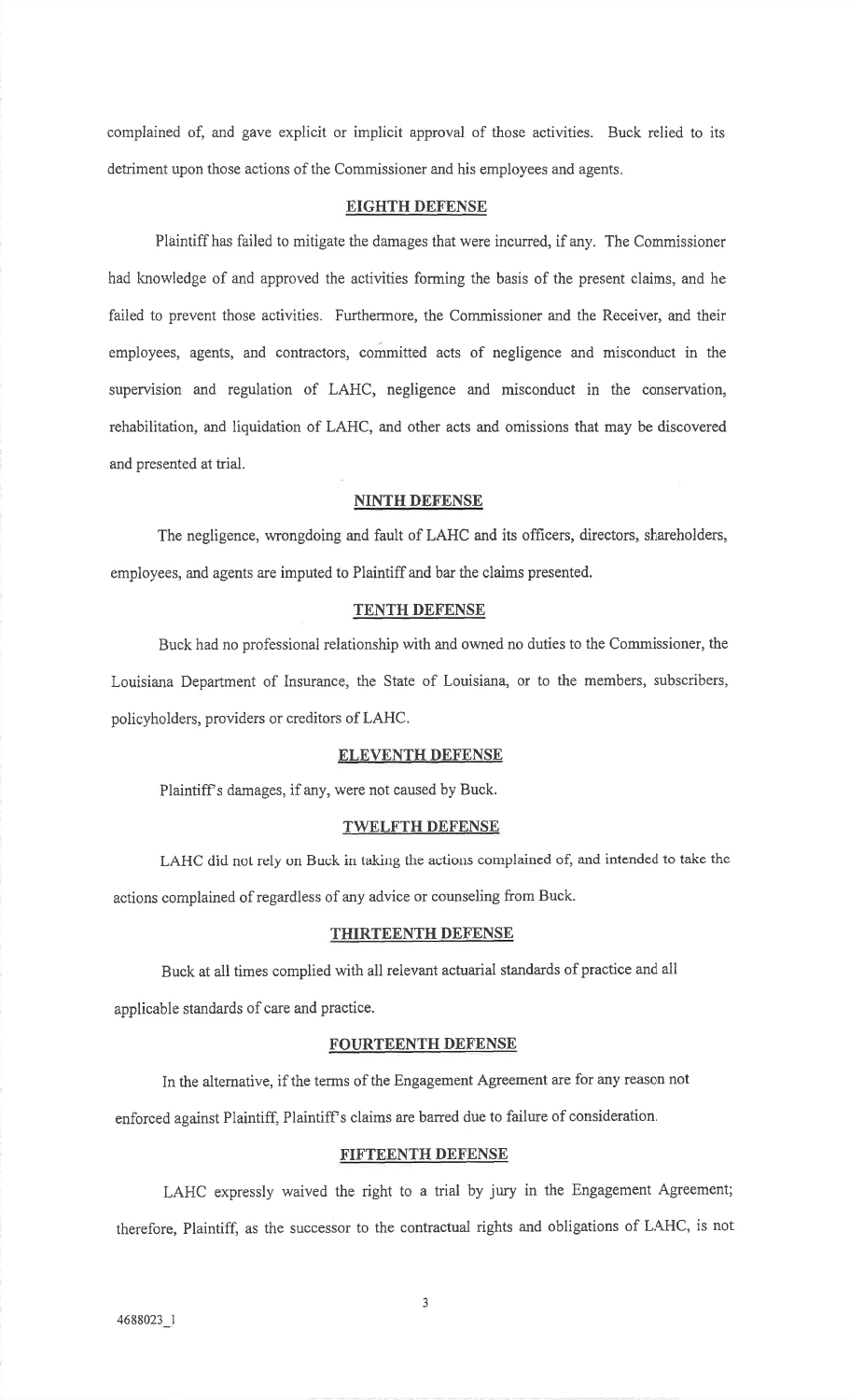entitled to a trial by jury on any of its claims against Buck. Buck preserves its objection to trialby jury, its right to move to strike Plaintiff's jury demand, and/or to seek a bench trial.

# SIXTEENTH DEFENSE

Plaintiff's claims and damages, if any, are contractually limited to \$500,000 pursuant to the Engagement Agreement, which is fully binding upon Plaintiff as the successor to thecontractual rights and obligations of LAHC.

# SEVENTEENTH DEFENSE

Under the Engagement Agreement, Plaintiff has waived and is barred from asserting anyciaims for lost profits, indirect damages, consequential damages, special damages, incidental damages, exemplary damages, and punitive damages. Plaintiff is fully bound to thosecontractual provisions as the successor to the contractual rights and obligations of LAHC.

## EIGHTEENTH DEFENSE

Plaintiff lacks standing, right or interest to assert claims for losses or damages allegedlysuffered by the creditors, providers, policyholders, members, or subscribers of LAHC, or by anyother person or entity other than LAHC.

### **ANSWER**

AND NOW, with full reservation of the foregoing exceptions and affirmative defenses, inresponse to the individually numbered paragraphs of the Second Amended Petition, Buck aversas follows, denying all allegations not hereinafter specifically admitted:

### 1.

The allegations of Paragraph 1 of Plaintiff's Second Amended Petition require no answer from Buck.

2.

Paragraph 2 of Plaintiff's Second Amended Petition asserts only legal conclusions to which no response is required. To the extent, however, that an answer is deemed necessary, Buck denies the allegations of Paragraph 2 for lack of sufficient information to justify a belief therein.

3.

Buck denies the allegations of Paragraph 3 insofar as they pertain to Buck, and denies theallegations for lack of sufficient information to justify a belief therein insofar as they pertain to the other Defendants.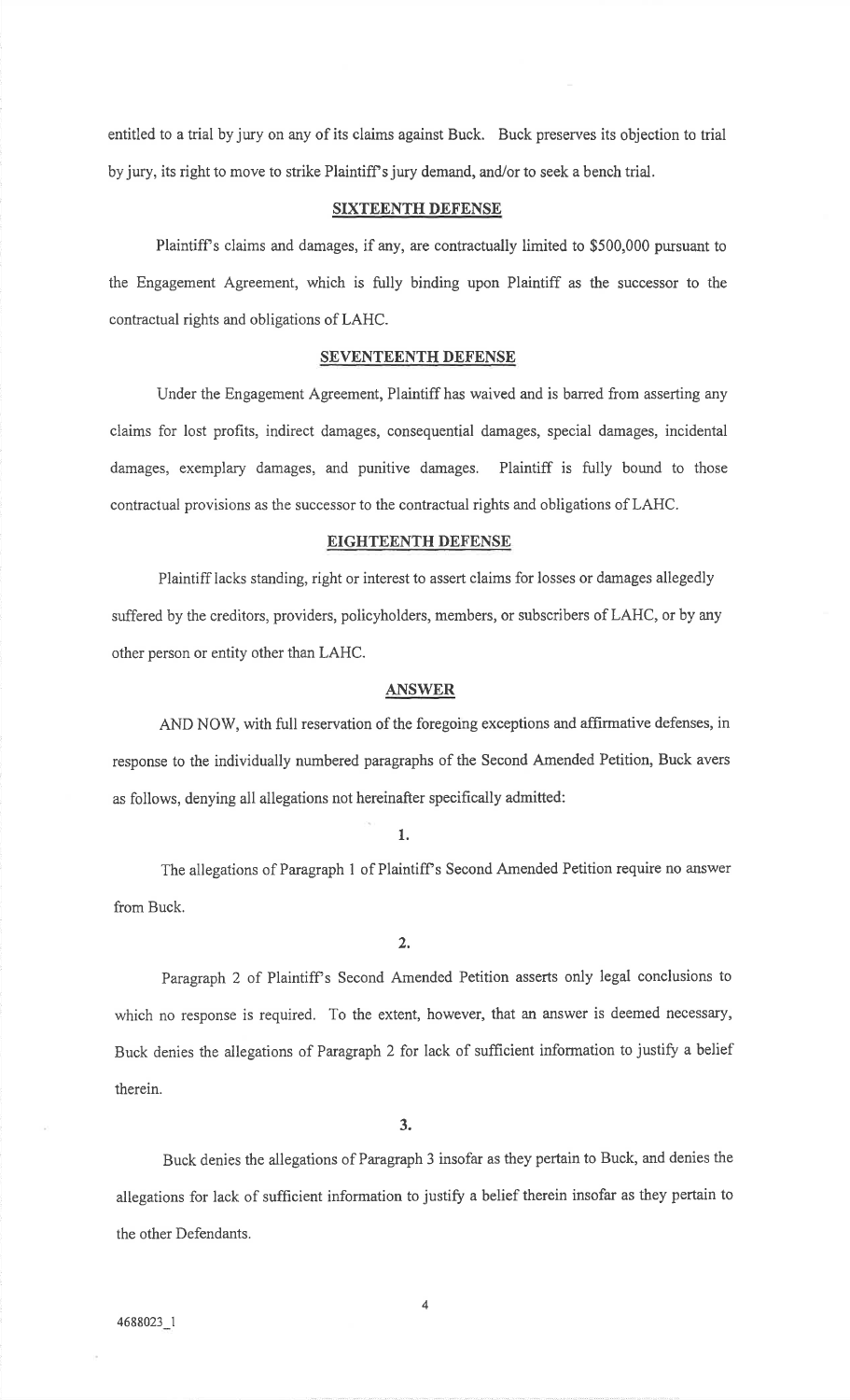$\overline{\phantom{a}}$ 

Paragraph 4 of Plaintiff's Second Amended Petition asserts only legal conclusions to which no response is required. To the extent, however, an answer is deemed necessary, Buckdenies the allegations insofar as they may pertain to Plaintiff's claims against Buck.

5.

Buck denies the allegations of Paragraph 5 for lack of sufficient information to justify a belief therein.

6.

Buck denies the allegations of Paragraph 6 for lack of sufficient information to justify a belief therein.

7.

Buck denies the allegations of Paragraph 7 for lack of sufficient information to justify a belief therein.

8.

Paragraph 8 of Plaintiff's Second Amended Petition asserts only legal conclusions to which no response is required. To the extent, however, that an answer is deemed necessary,Buck denies the allegations of Paragraph 8 as stated.

9.

The allegations of Paragraph 9 of Plaintiff s Second Amended Petition require no answerfrom Buck.

10.

Buck denies the allegations of Paragraph 10 for lack of sufficient information to justify a belief therein.

11.

Buck denies the allegations of Paragraph 11 for lack of sufficient information to justify a belief therein.

# 12.

Buck denies the allegations of Paragraph 12 for lack of sufficient information to justify a belief therein.

13.

Buck denies the allegations of Paragraph 13(a) for lack of sufficient information to justify a belief therein. Buck denies the allegations of Paragraph 13(b), except to admit that Busk is an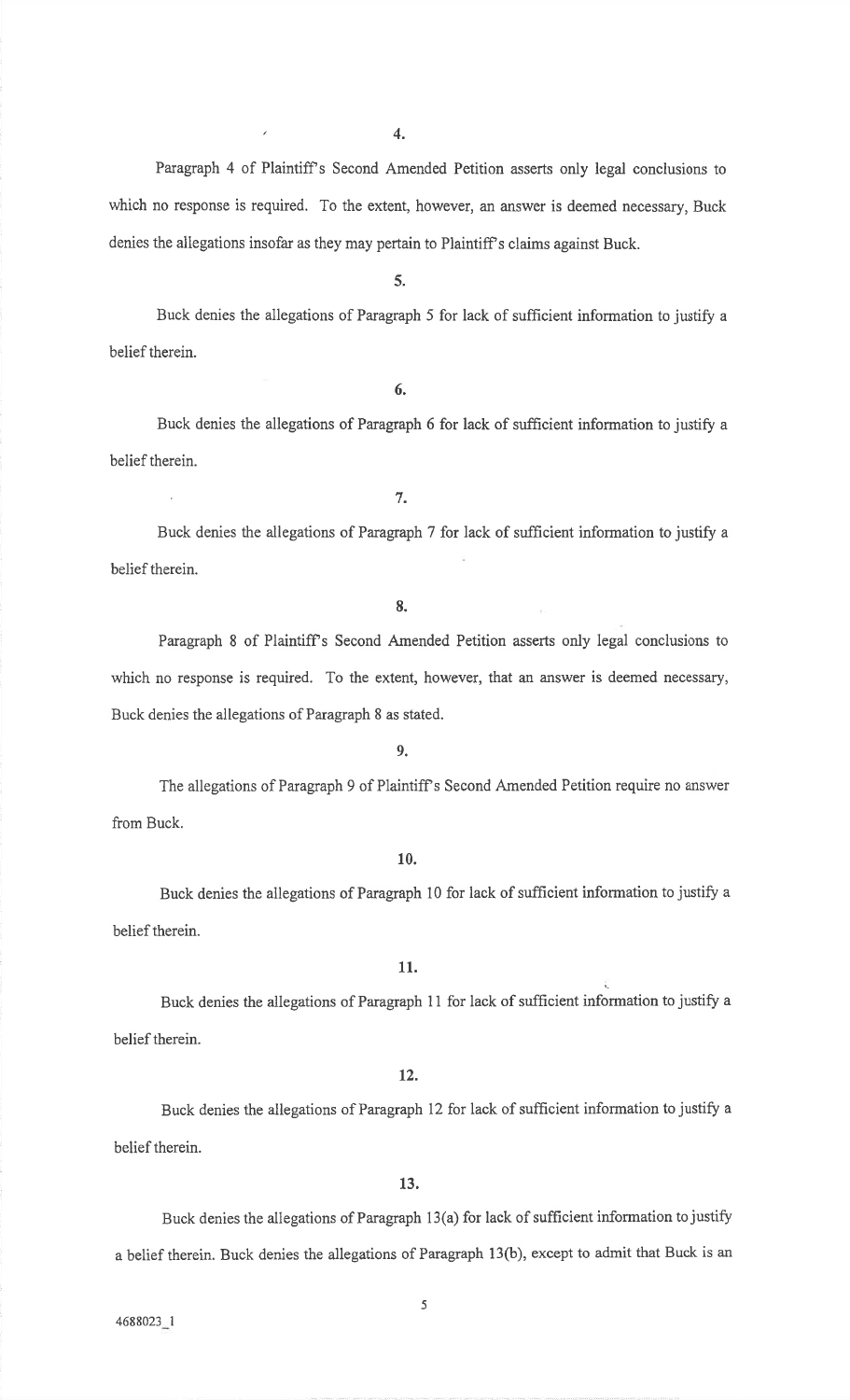LLC registered in Delaware, with its principal place of business in New York, that providedactuarial services to LAHC at particular times.

14.

Buck denies the allegations of Paragraph 14 for lack of sufficient information to justify a belief therein.

## 15.

Buck denies the allegations of Paragraphs  $15(1)$ ,  $15(2)$ ,  $15(3)$ ,  $15(5)$ ,  $15(6)$ , and  $15(7)$  for lack of sufficient information to justify a belief therein. Buck denies the allegations of Paragraph 15(4), except to admit that Buck provided actuarial sewices to LAHC at particular times.

16.

Buck denies the allegations of Paragraph 16 for lack of sufficient information to justify a belief therein.

### 17.

Buck denies the allegations of Paragraph 17 for lack of sufficient information to justify a belief therein.

18.

Buck denies the allegations of Paragraph 18 insofar as they may pertain to Buck, anddenies them for lack of sufficient information to justify a belief therein insofar as they pertain to the other Defendants.

# 19.

Buck denies the allegations of Paragraph i9 insofar as the pertain to Buck. Buck deniesthe allegations of Paragraph 19 for lack of sufficient information to justify a belief therein insofar as they pertain to any other actuary.

20.

Buck denies the allegations of Paragraph 20 for lack of sufficient information to justify a belief therein.

### 21.

Buck denies the allegations of Paragraph 21 for lack of sufficient information to justify a belief therein.

### 22.

Buck denies the allegations of Paragraph 22 insofar as they pertain to Buck. Buck deniesthe allegations in Paragraph 22 for lack of sufficient information to justify a belief therein insofar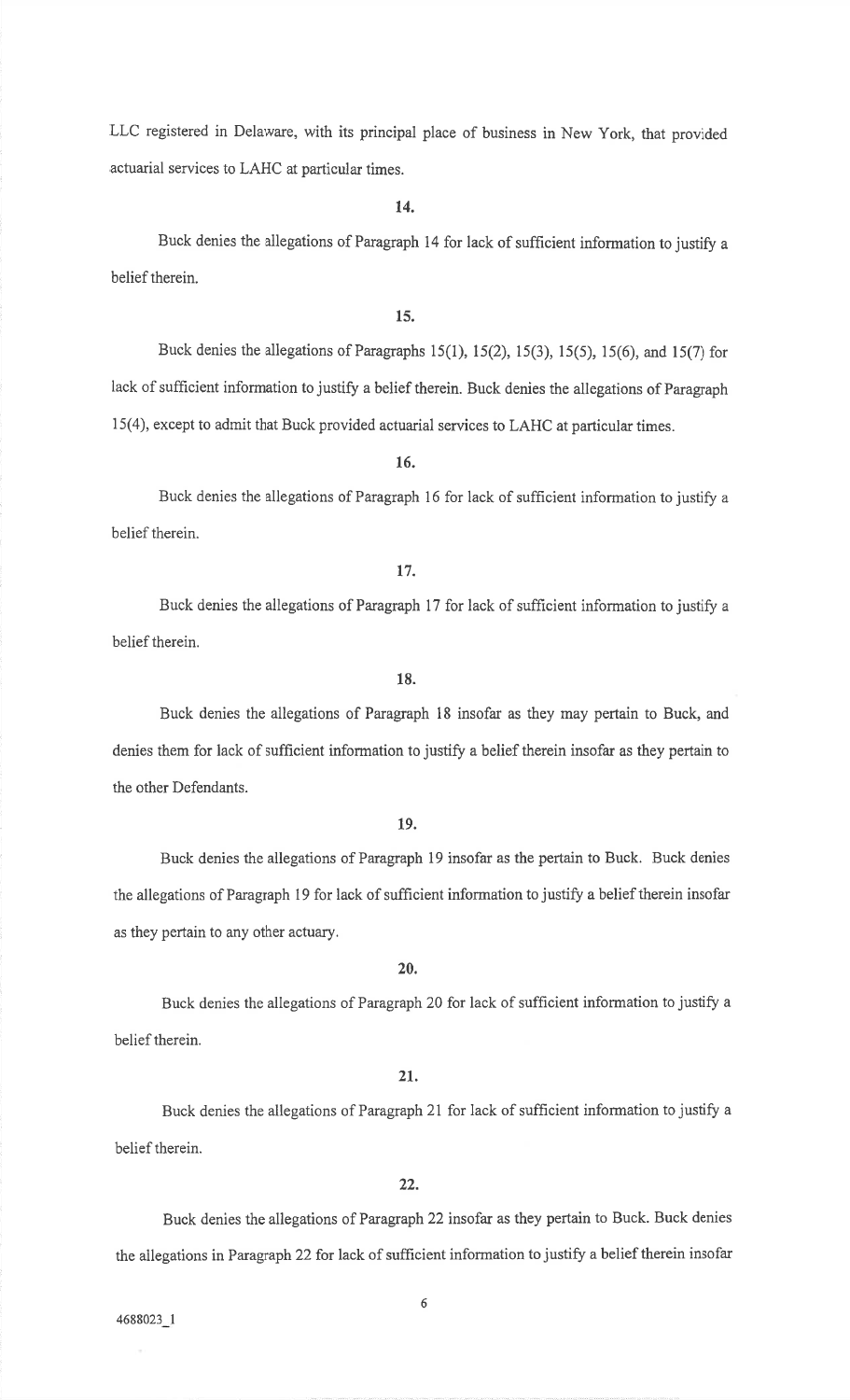as they pertain to any other Defendant(s). Buck further denies that it owed any duties orobligations to the subscribers, members, providers, or creditors of LAHC.

### 23.

Buck denies the allegations of Paragraph 23 insofar as they pertain to Buck. Buck deniesthe allegations in Paragraph 23 for lack of sufficient information to justify a belief therein insofar as they pertain to the other Defendants,

# 24.

Buck incorporates all prior exceptions, defenses, averments, and denials as if fully set forth herein.

### 25.

Paragraph 25 of Plaintiff's Second Amended Petition asserts only legal conclusions to which no response is required. To the extent, however, that an answer is deemed necessary, Buck denies the allegations of Paragraph 25 for lack of sufficient information to justify a belieftherein.

# 26.

Paragraph 26 of Plaintiff's Second Amended Petition asserts only legal conclusions to which no response is required. To the extent, however, that an answer is deemed necessary, Buck denies the allegations of Paragraph 26 for lack of sufficient information to justify a belief therein.

# 27.

Buck denies the allegations of Paragraph 27 for lack of sufficient information to justify a belief therein.

### 28.

Buck denies the allegations of Paragraph 28 for lack of sufficient information to justify a belief therein.

### 29.

Buck denies the allegations of Paragraph 29 for lack of sufficient information to justify a belief therein.

### 30.

Buck denies the allegations of Paragraph 30 for lack of sufficient information to justify abelief therein.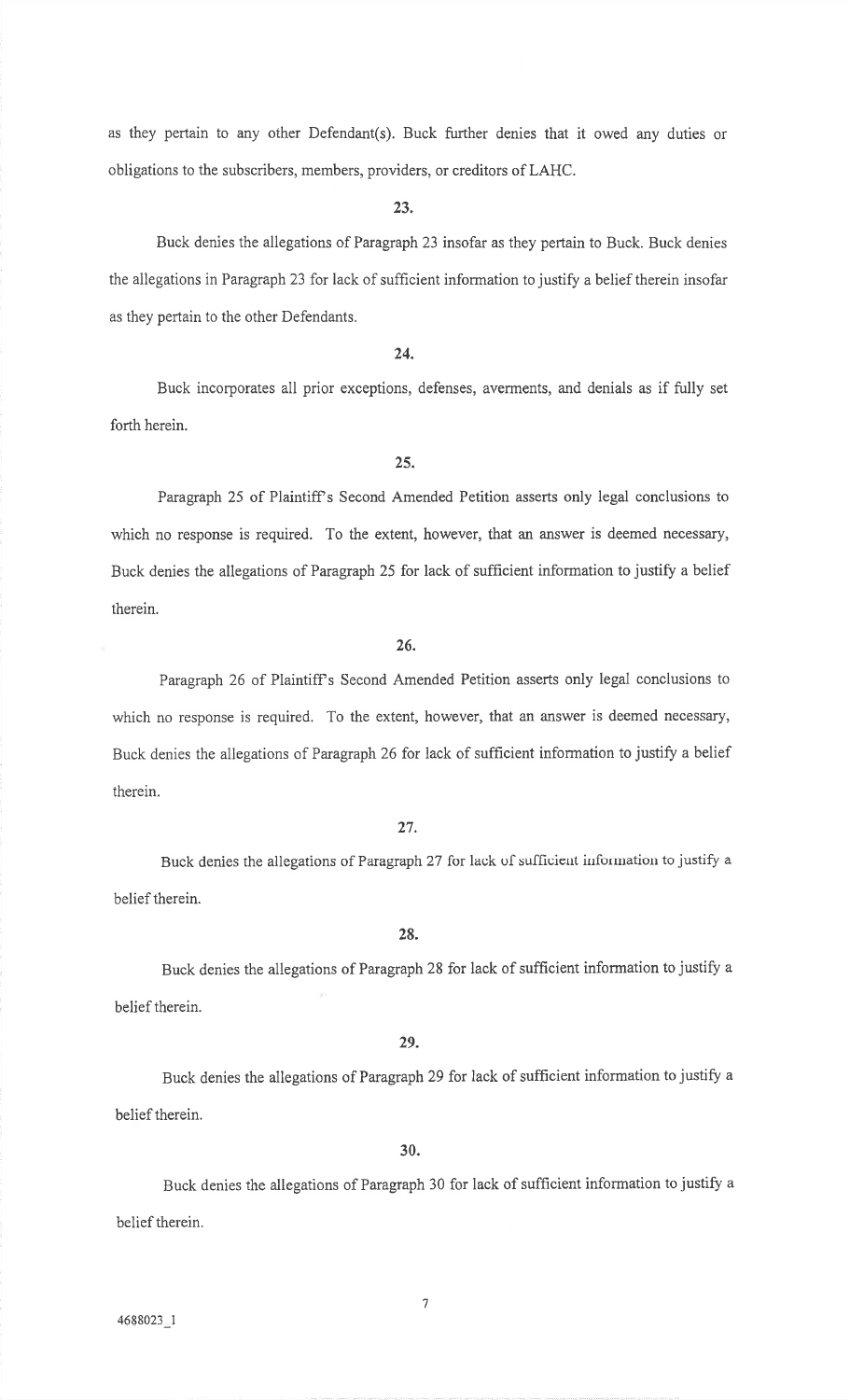Buck denies the allegations of Paragraph 3l for lack of sufficient information to justify abelief therein.

Buck denies the allegations of Paragraph 32 for lack of sufficient information to justify abelief therein.

Buck denies the allegations of Paragraph 33 for lack of sufficient information to justify abelief therein.

33.

Buck denies the allegations of Paragraph 34 for lack of sufficient information to justify abelief therein.

Buck denies the allegations of Paragraph 35 for lack of sufficient information to justify a belief therein.

Buck denies the allegations of Paragraph 36 for lack of sufficient information to justify a belief therein.

Buck denies the allegations of Paragraph 37 for lack of sufficient information to justify a belief therein.

38.

Buck denies the allegations of Paragraph 38 for lack of sufficient information to justify a belief therein.

39.

Buck denies the allegations of Paragraph 39 for lack of sufficient information to justify a belief therein.

40.

Buck denies the allegations of Paragraph 40 for lack of sufficient information to justify abelief therein.

8

# 32.

# 34.

36.

35.

# 37.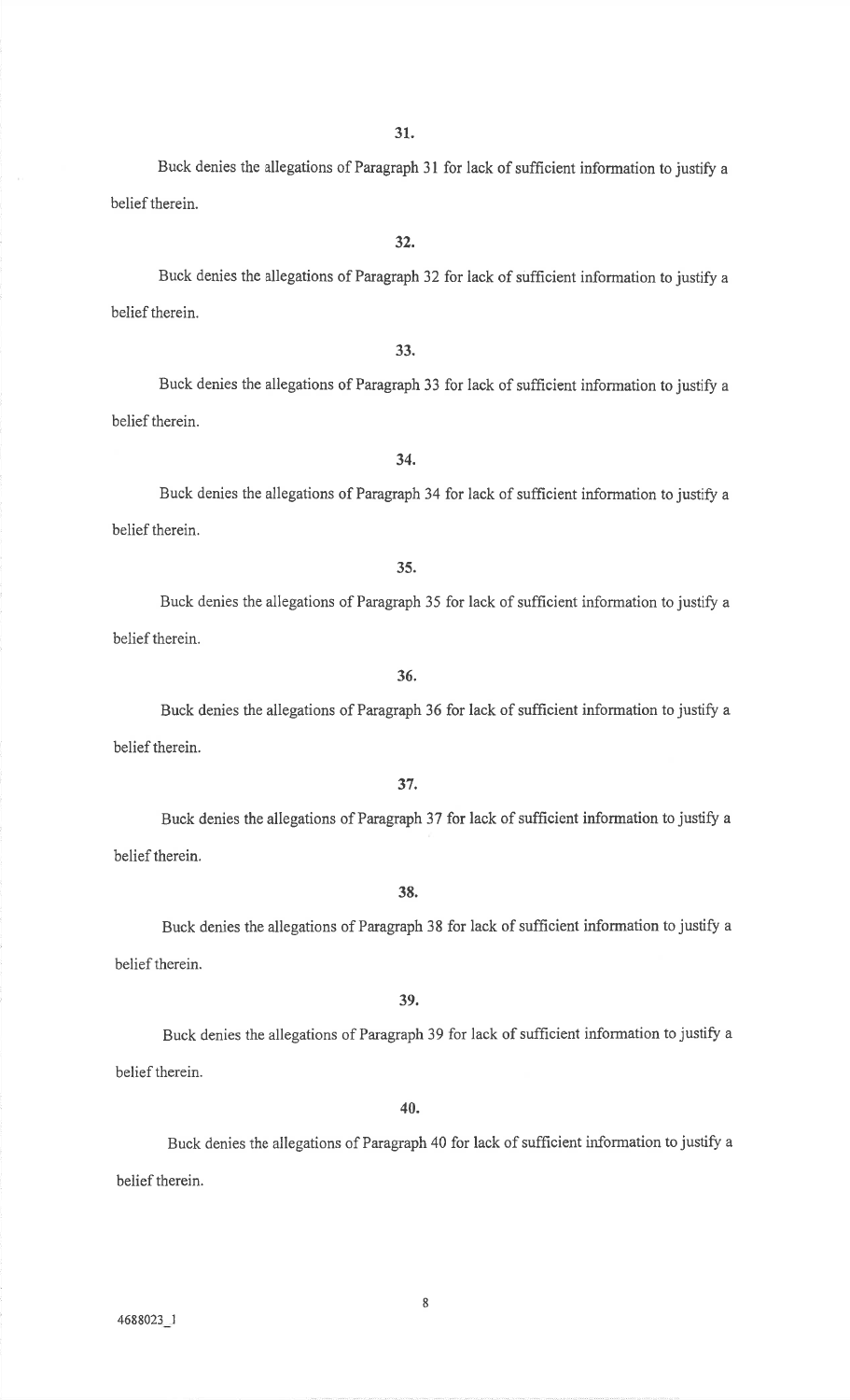Buck denies the allegations of Paragraph 41 for lack of sufficient information to justify a belief therein.

Buck incorporates all prior exceptions, defenses, averments, and denials as if fully setforth herein.

Buck denies the allegations of Paragraph 43 for lack of sufficient information to justify a

43.

44.Buck denies the allegations of Paragraph 44 for lack of sufficient information to justify a

belief therein.

belief therein.

45.

Buck denies the allegations of Paragraph 45 for lack of sufficient information to justify a belief therein.

46.

Buck denies the allegations of Paragraph 46 for lack of sufficient information to justify a belief therein.

47.

Buck denies the allegations of Paragraph 47 for lack of sufficient information to justify abelief therein.

48.

Buck denies the allegations of Paragraph 48 for lack of sufficient information to justify abelief therein.

49.

Buck denies the allegations of Paragraph 49 for lack of sufficient information to justify a belief therein.

50.

Buck denies the allegations of Paragraph 50 for lack of sufficient information to justify a belief therein.

51.

Buck denies the allegations of Paragraph 51 for lack of sufficient information to justify a belief therein.

9

4688023 I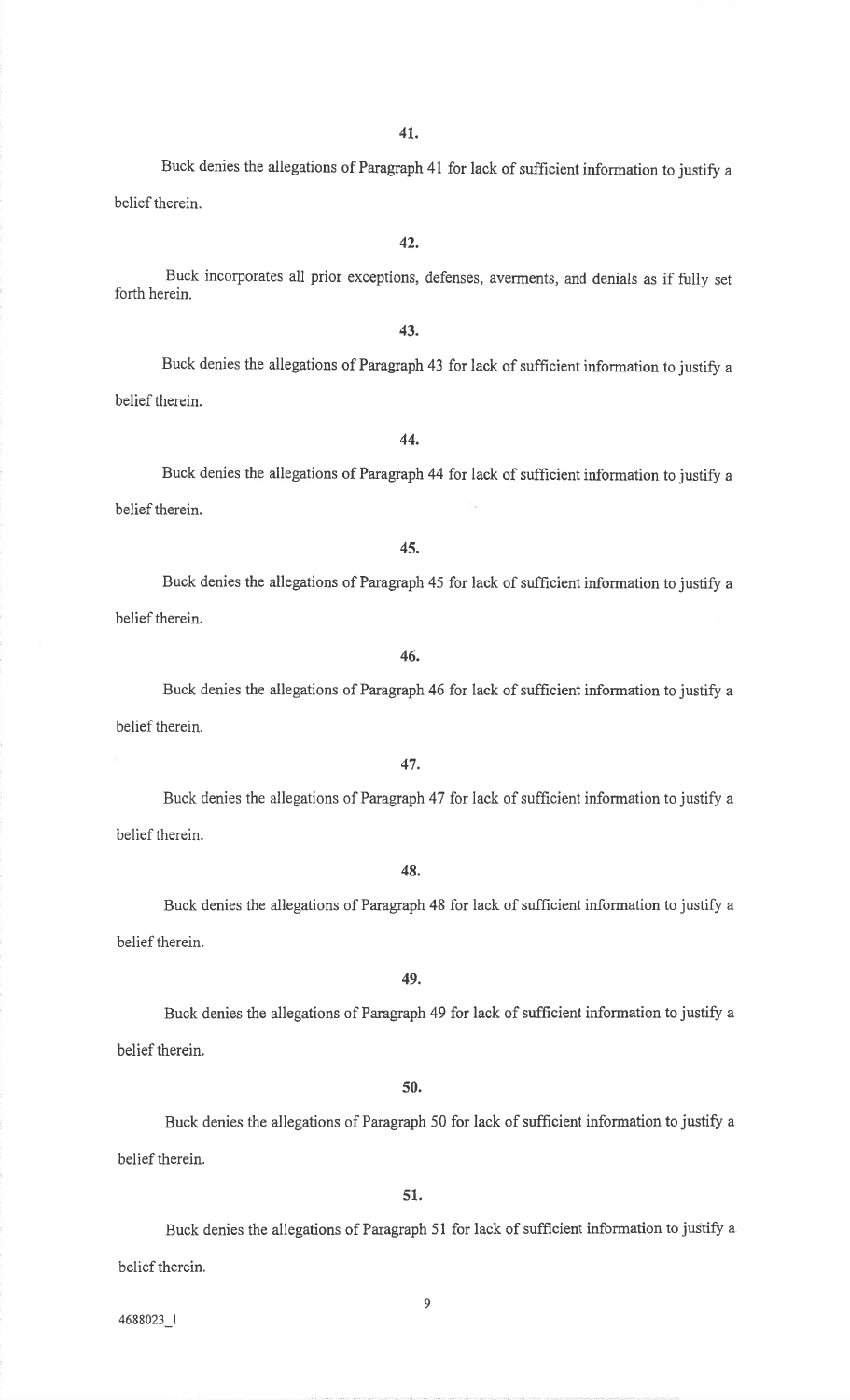Buck denies the allegations of Paragraph 52 for lack of sufficient information to justify abelief therein.

Buck denies the allegations of Paragraph 53 for lack of sufficient information to justify abelief therein.

54.

Buck denies the allegations of Paragraph 54 for lack of sufficient information to justify a belief therein.

Buck denies the allegations of Paragraph 55 for lack of sufficient information to justify abelief therein.

56.

55.

Buck denies the allegations of Paragraph 56 for lack of sufficient information to justify a belief therein.

57.

Buck denies the allegations of Paragraph 57 for lack of sufficient information to justify a belief therein.

58.

Buck denies the allegations of Paragraph 58 for lack of sufficient information to justify a belief therein.

59.

Buck denies the allegations of Paragraph 59 for lack of sufficient information to justify a belief therein.

# 60.

Buck denies the allegations of Paragraph 60 for lack of sufficient information to justify a belief therein.

61.

Buck denies the allegations of Paragraph 61 for lack of sufficient information to justify a belief therein.

l0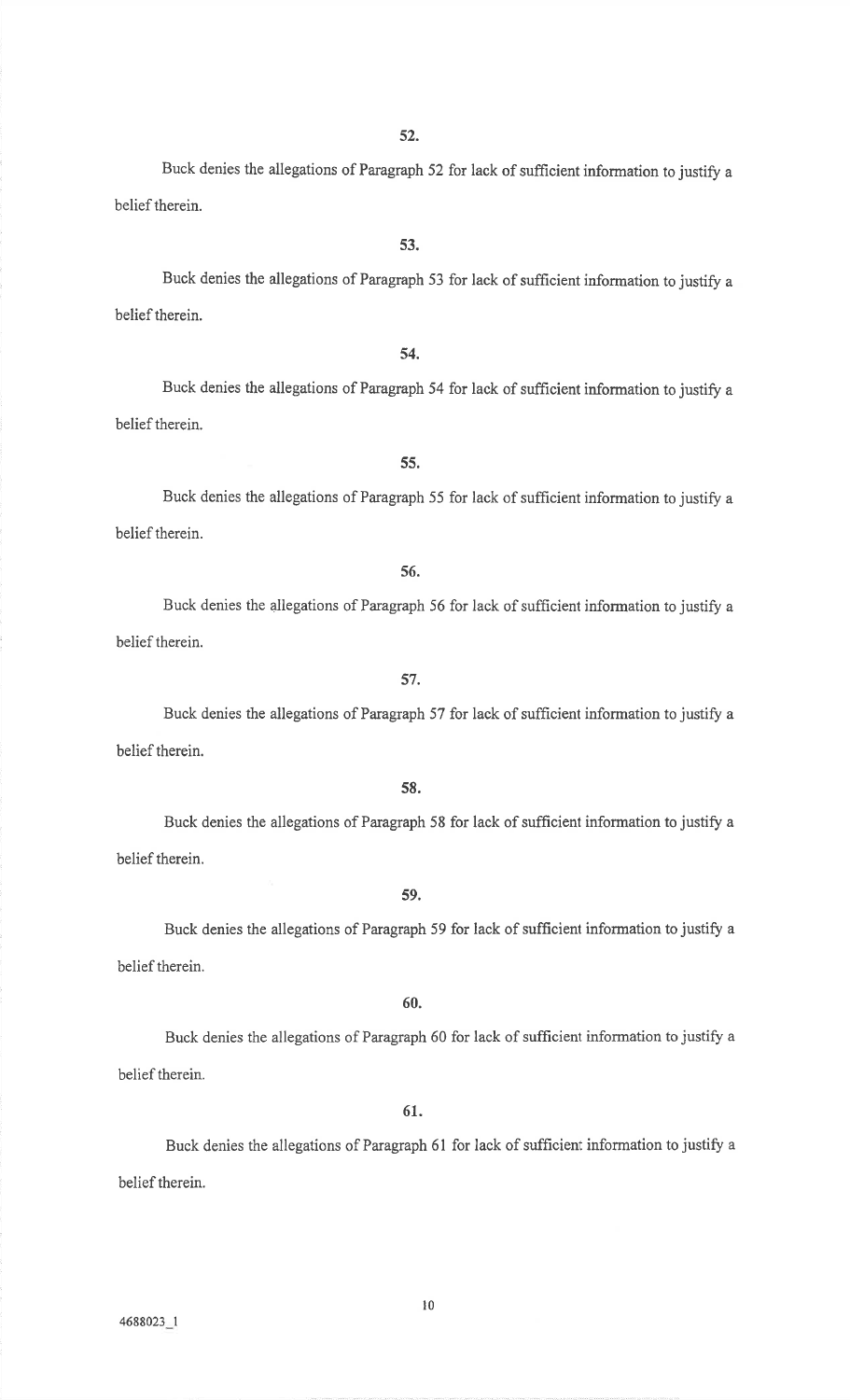Buck denies the allegations of Paragraph 62 for lack of sufficient information to justify a belief therein.

Buck denies the allegations of Paragraph 63 for lack of sufficient information to justify a belief therein.

64.

Buck denies the allegations of Paragraph 64 for lack of sufficient information to justify abelief therein.

Buck denies the allegations of Paragraph 65 for lack of sufficient information to justify a belief therein.

66.

65.

Buck denies the allegations of Paragraph 66 for lack of sufficient information to justify a belief therein.

67.

Buck denies the allegations of Paragraph 67 for lack of sufficient information to justify a belief therein.

68.

Buck denies the allegations of Paragraph 68 for lack of sufficient information to justify a belief therein.

# 69.

Buck denies the allegations of Paragraph 69 for lack of sufficient information to justify a belief therein.

# 70.

Buck denies the allegations of Paragraph 70 for lack of sufficient information to justify abelief therein.

# 7t.

Buck denies the allegations of Paragraph 71 for lack of sufficient information to justify a belief therein.

ti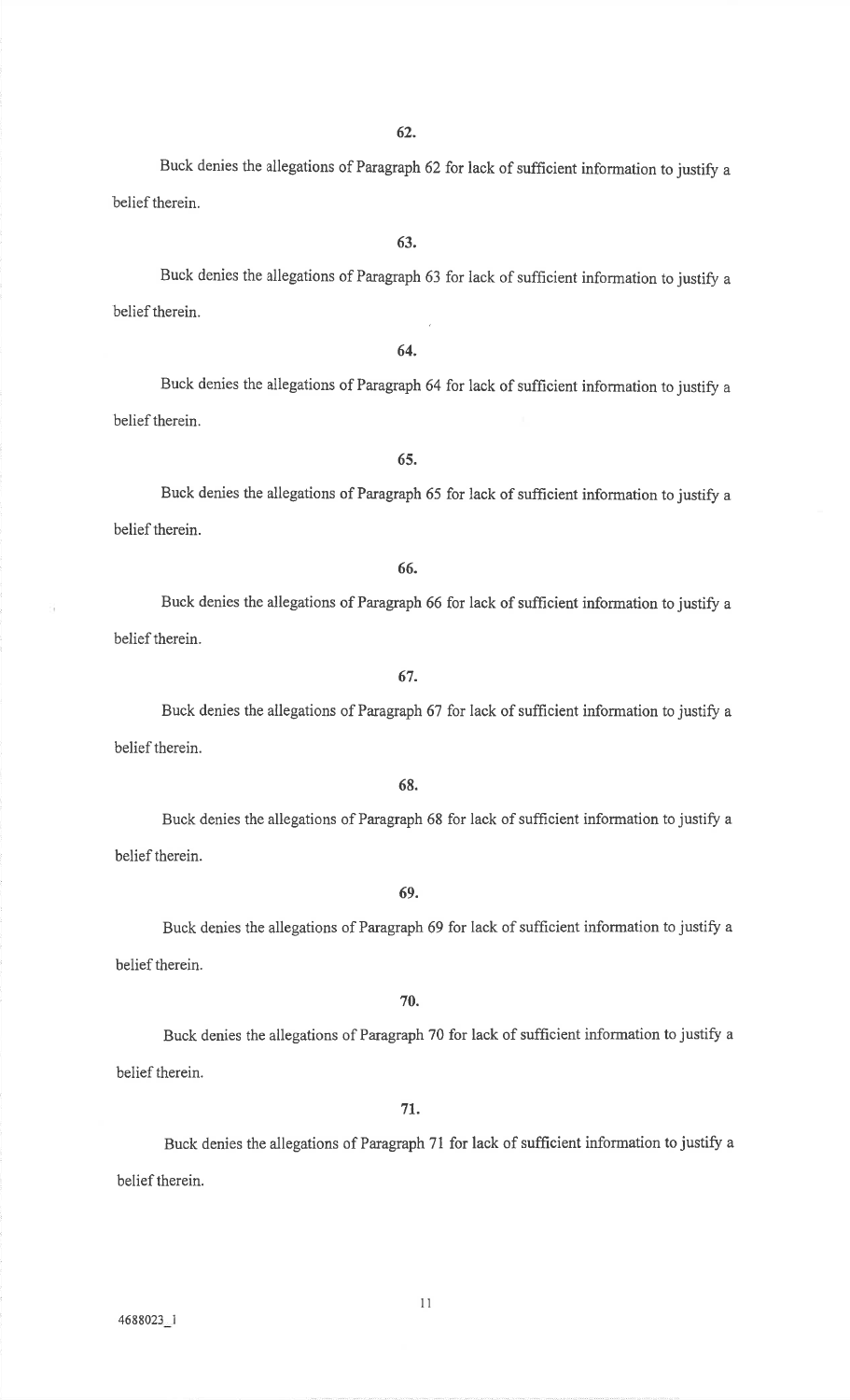Buck incorporates all prior exceptions, defenses, averments, and denials as if fully setforth herein.

Buck denies the allegations of Paragraph 73 for lack of sufficient information to justify a belief therein.

74.

Buck denies the allegations of Paragraph 74 for lack of sufficient information to justify a belief therein.

Buck denies the allegations of Paragraph 75 for lack of sufficient information to justify a belief therein.

76.

75.

Buck denies the allegations of Paragraph 76 for lack of sufficient information to justify a belief therein.

77.

Buck denies the allegations of Paragraph 77 for lack of sufficient information to justify a belief therein.

78.

Buck denies the allegations of Paragraph 78 for lack of sufficient information to justify a belief therein.

79.

Buck denies the allegations of Paragraph 79 for lack of sufficient information to justify abelief therein.

# 80.

Buck denies the allegations of Paragraph 80 for lack of sufficient information to justify abelief therein.

### 81.

Buck incorporates all prior exceptions, defenses, averments, and denials as if fully set forth herein

t2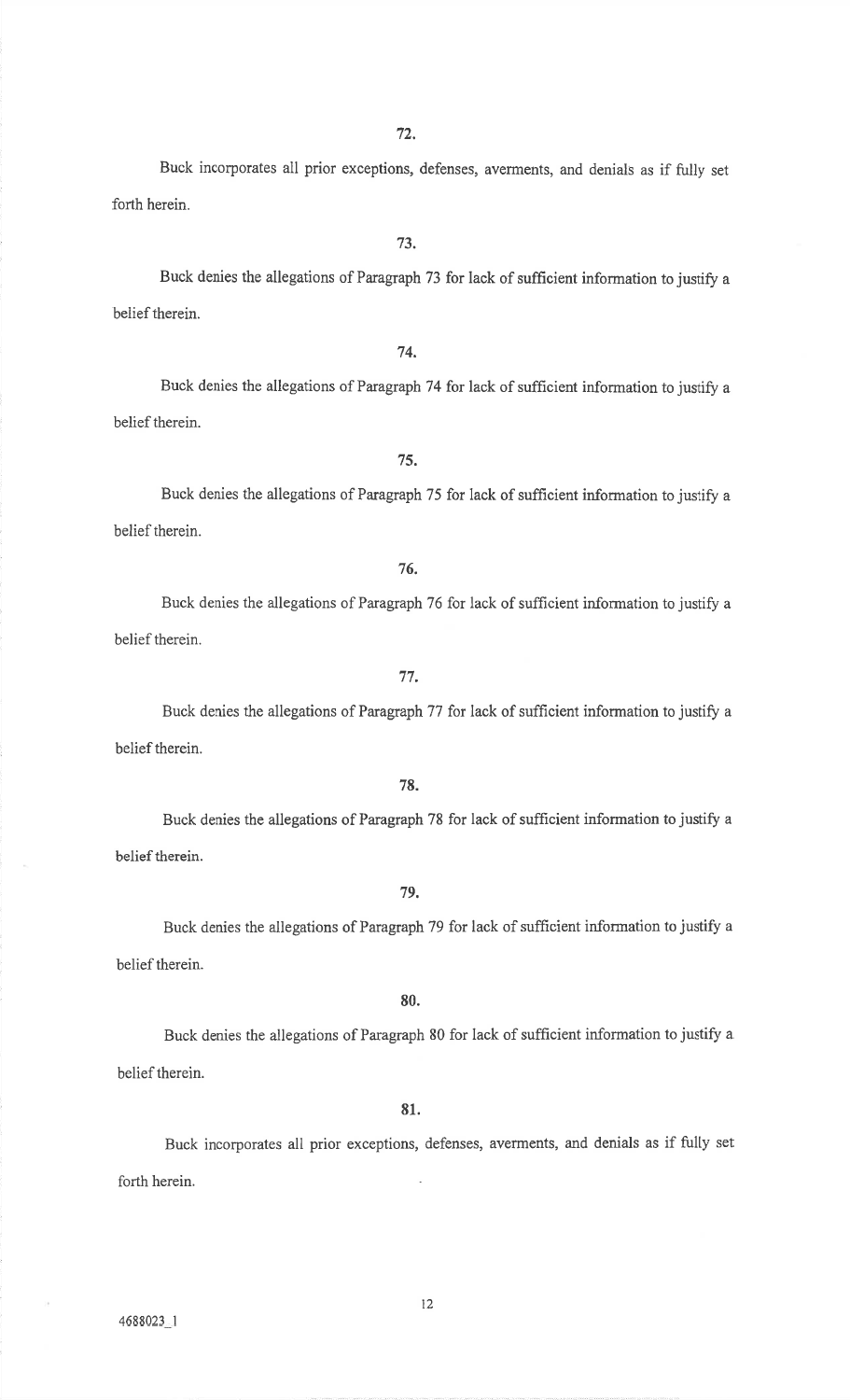Buck denies the allegations of Paragraph 82 for lack of sufficient information to justify a belief therein.

Buck denies the allegations of Paragraph 83 for lack of sufficient information to justify a belief therein.

84.

85.

Buck denies the allegations of Paragraph 84 for lack of sufficient information to justify abelief therein.

Buck denies the allegations of Paragraph 85 for lack of sufficient information to justify abelief therein.

86.

Buck denies the allegations of Paragraph 86 for Iack of sufficient information to justify abelief therein.

Buck denies the allegations of Paragraph 87 for lack of sufficient information to justify a belief therein.

88.

Buck denies the allegations of Paragraph 88 for lack of sufficient information to justify a belief therein.

89.

Buck denies the allegations of Paragraph 89 for lack of sufficient information to justify a belief therein.

# 90.

Buck denies the allegations of Paragraph 90 for lack of sufficient information to justify a belief therein,

### 91.

Buck denies the allegations of Paragraph 91 for lack of sufficient information to justify a belief therein.

l3

# 87.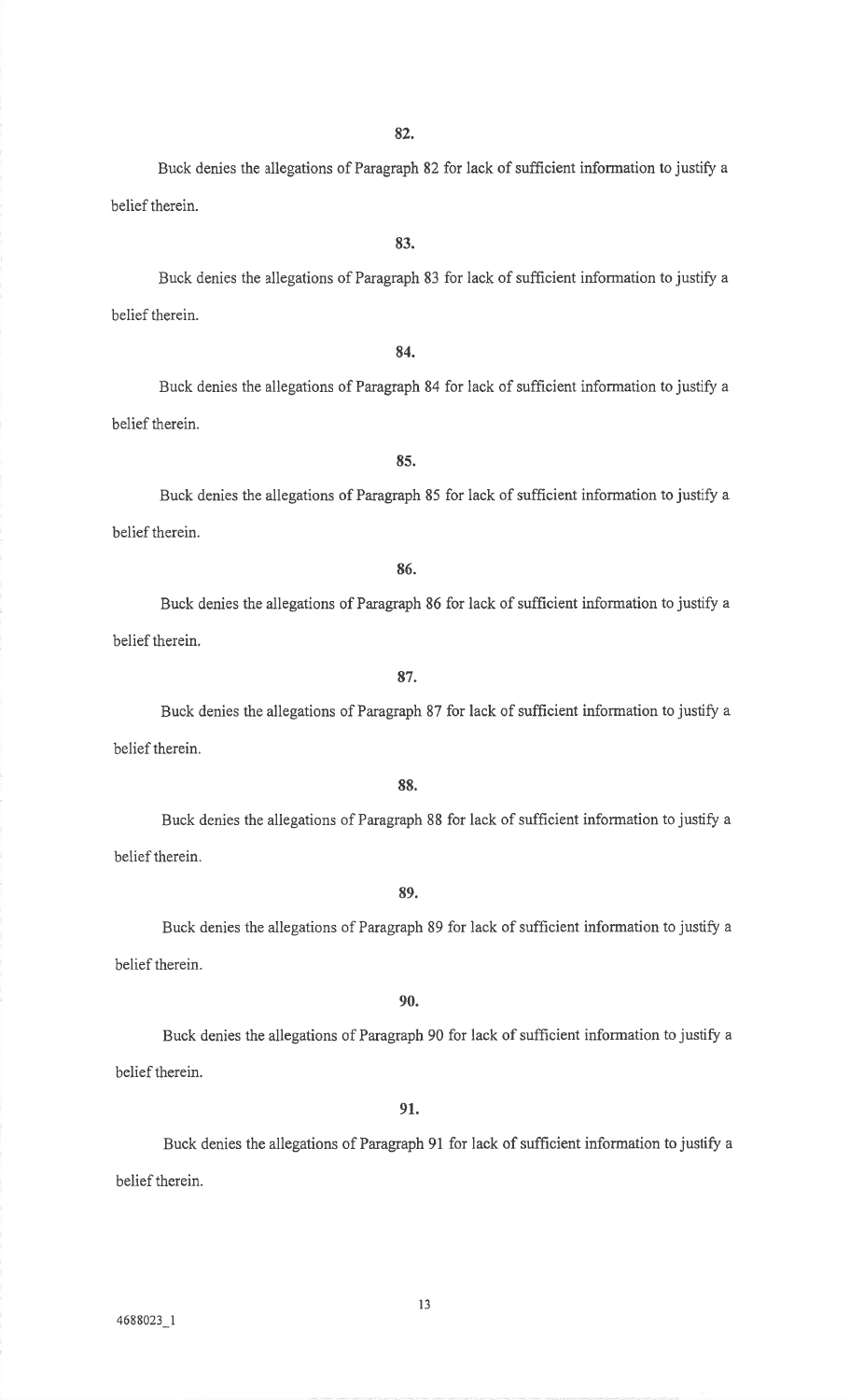93.

Buck denies the allegations of Paragraph 92 for lack of sufficient information to justify a belief therein.

Buck denies the allegations of Paragraph 93 for lack of sufficient information to justify a belief therein.

94.

Buck denies the allegations of Paragraph 94 for lack of sufficient information to justify a belief therein.

Buck denies the allegations of Paragraph 95 for lack of sufficient information to justify a belief therein.

96.

95.

Buck denies the allegations of Paragraph 96 for lack of sufficient information to justify a belief therein.

Buck denies the allegations of Paragraph 97 for lack of sufficient information to justify abelief therein.

98.

Buck denies the allegations of Paragraph 98 for lack of sufficient information to justify abelief therein.

Buck denies the allegations of Paragraph 99 for lack of sufficient information to justify a belief therein.

Buck denies the allegations of Paragraph 100 for lack of sufficient information to justifya belief therein.

101.

Buck denies the allegations of Paragraph 101 for lack of sufficient information to justifya belief therein.

t4

### 99.

# 100.

97.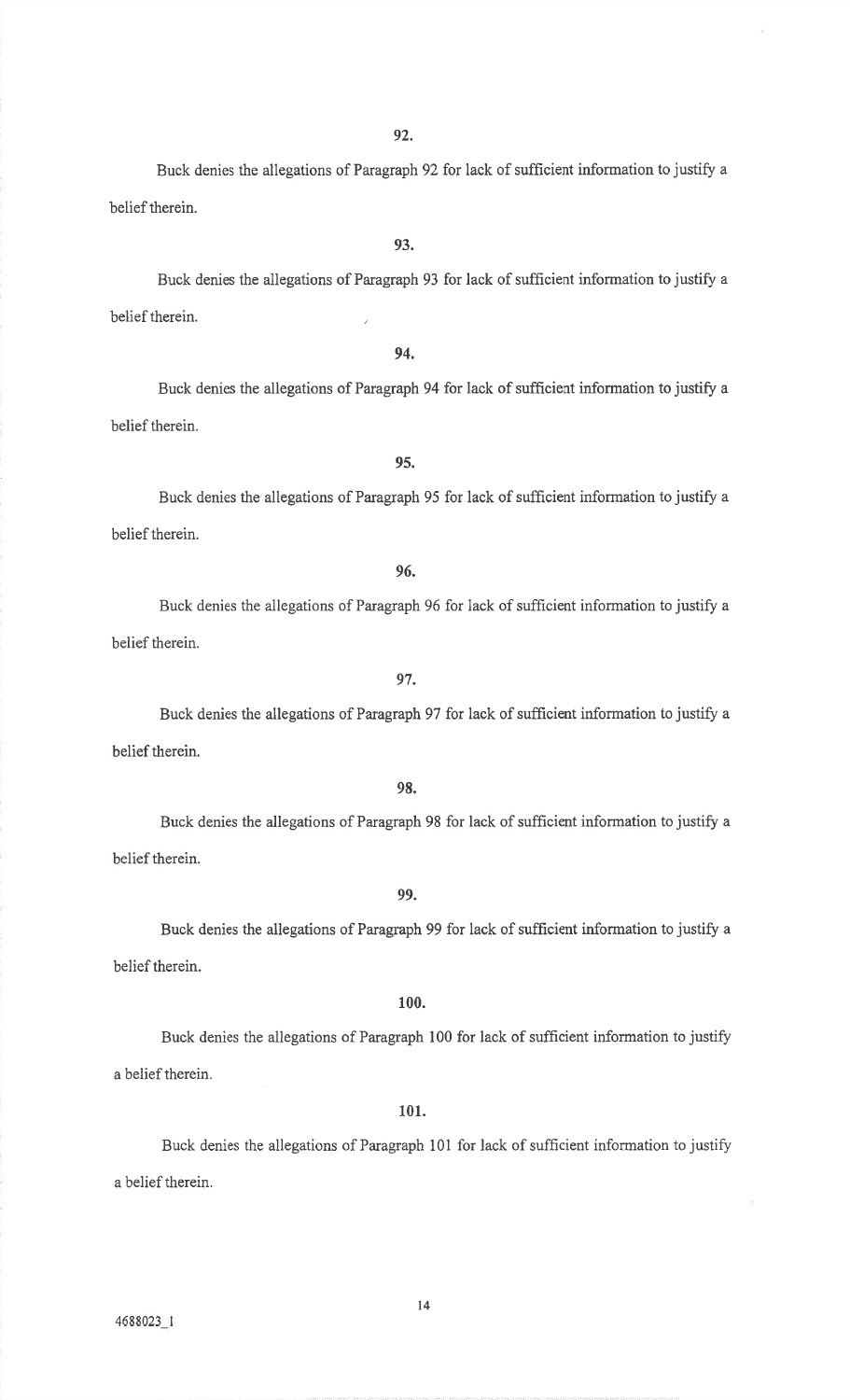Buck denies the allegations of Paragraph 102 for lack of sufficient information to justify a belief therein.

Buck denies the allegations of Paragraph 103 for lack of sufficient information to justify a belief therein.

103.

# 104.

Buck denies the allegations of Paragraph 104 for lack of sufficient information to justify a belief therein.

105.

# Buck denies the allegations of Paragraph 105 for lack of sufficient information to justify a belief therein.

106.

Buck denies the allegations of Paragraph 106 for lack of sufficient information to justify a belief therein.

107.

Buck denies the allegations of Paragraph 107 for lack of sufficient information to justifya belief therein.

### 108.

Buck denies the allegations of Paragraph 108 for lack of sufficient information to justifya belief therein.

### 109.

Buck denies the allegations of Paragraph 109 for lack of sufficient information to justifya belief therein.

### 110.

Buck denies the allegations of Paragraph 110 for lack of sufficient information to justify a belief therein.

### 111.

Buck denies the allegations of Paragraph 11i, except to admit that Buck possessed theexpertise needed to provide the actuarial services that it provided to LAHC.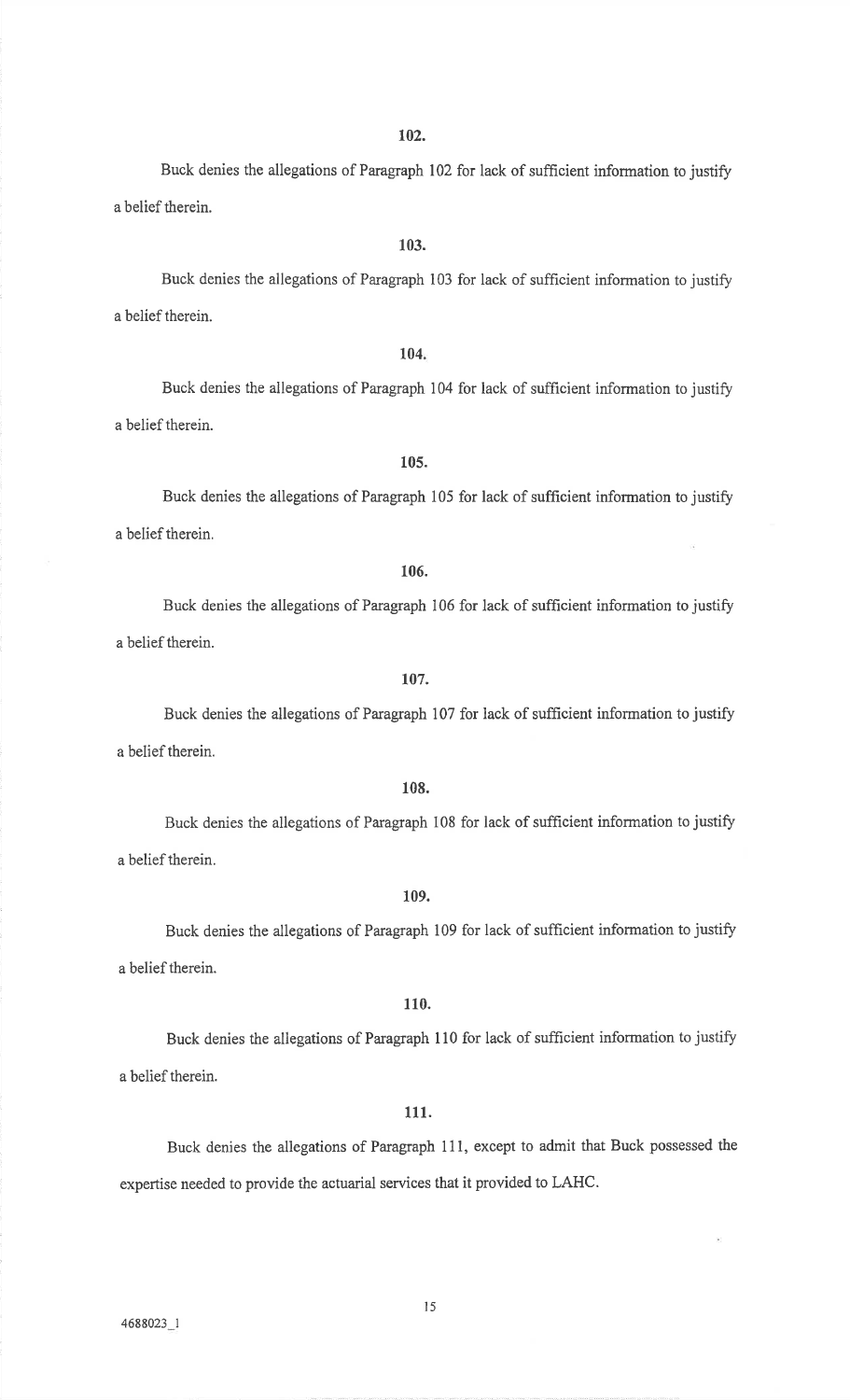Buck denies the allegations of Paragraph 112, except to admit that the writings referencedin Paragraph Il2 are the best and only evidence of their terms. Buck denies the allegations ofParagraph 112 to the extent they are inconsistent with the terms of the referenced writings.

### 113.

Buck denies the allegations of Paragraph I13, except to admit that the writing referencedin Paragraph 113 is the best and only evidence of its content. Buck denies the allegations of Paragraph 113 to the extent they are inconsistent with the content of the referenced writing.Buck denies all other allegations of Paragraph 113, and further avers that all work performed by Buck for LAHC was accuate, reliable and compliant with the relevant actuarial standards ofpractice and care.

## ll4.

Buck denies the allegations of Paragraph 114 in their entirety.

# 115.

Paragraph 115 of Plaintiff's Second Amended Petition asserts only legal conclusions to which no response is required. To the extent, however, that an answer is deemed necessary, Buck denies the allegations of Paragraph 115, except to admit that Buck complied fully with therelevant standard of care.

# 116.

Buck denies the allegations of Paragraph 116.

# tl7.

Buck denies the allegations of Paragraph <sup>117</sup>as stated.

### ll8.

Buck denies the allegations of Paragraph 1 l8 as stated.

## 119.

Buck denies the ailegations of Paragraph 119.

# 120.

Buck denies the allegations of Paragraph 120 as stated.

### 12t.

Buck denies the allegations of Paragraph 121.

# 122.

Buck denies the allegations of Paragraph 122.

4688023 I

16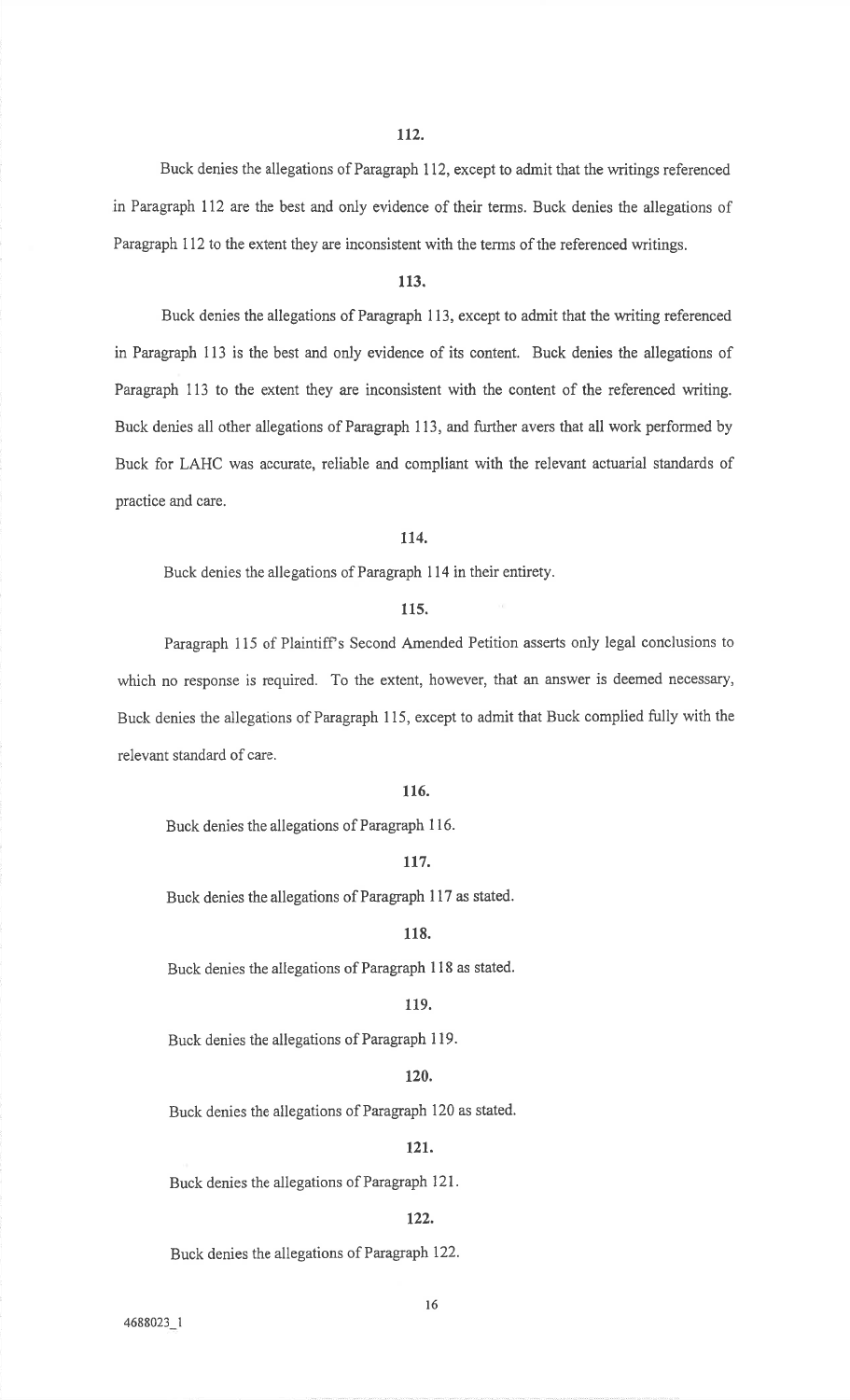Buck denies the allegations of Paragraph 123.

124.

Buck denies the allegations of Paragraph 124 as stated.

# 125.

Buck denies the allegations of Paragraph 125 as stated.

# 126.

Buck denies the allegations of Paragraph 126.

# 127.

Buck denies the allegations of Paragraph 127

# 128.

Buck denies the allegations of Paragraph 128.

# 129.

Buck denies the allegations of Paragraph 129 as stated.

130.

Buck denies the allegations of Paragraph 130.

### 131.

Buck denies the allegations of Paragraph 131,

## 132.

Buck denies the allegations of Paragraph 132.

# 133.

Buck denies the allegations of Paragraph 133 in their entirety.

### 134.

Buck denies the allegations of Paragraph 134 in their entirety.

### 135.

Buck incorporates all prior exceptions, defenses, averments, and denials as if fully set forth herein.

### 136.

Buck denies the allegations of Paragraph 136 for lack of sufficient information to justifya belief therein.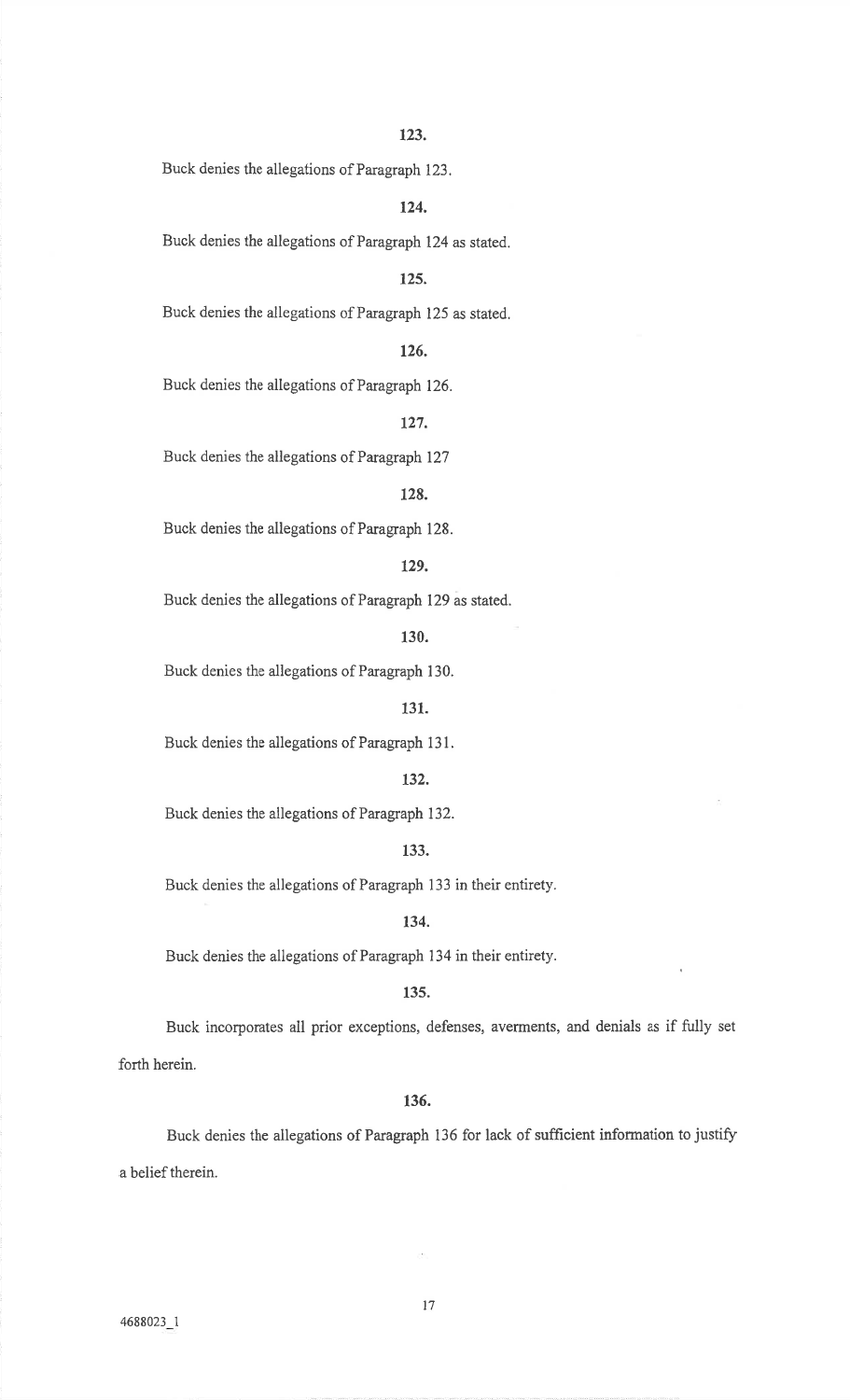Buck denies the allegations of Paragraph 137 for lack of sufficient information to justify a belief therein

### 138.

Buck denies the allegations of Paragraph 138 for lack of sufficient information to justify a belief therein.

### 139.

Buck denies the allegations of Paragraph 139 for lack of suffrcient information to justifya belief therein.

# 140.

Buck denies the allegations of Paragraph 140 for lack of sufficient information to justify a belief therein.

### 141.

Buck denies the allegations of Paragraph 141, except to admit that Buck possessed theexpertise to provide the actuarial services that it provided to LAHC.

# 142.

Buck denies the allegations of Paragraph 142.

### 143.

Buck denies the allegations of Paragraph 143 for lack of sufficient information to justifya belief therein.

### 144.

Buck denies the allegations of paragraph 144 in their entirety.

### 145.

Paragraph 145 of Plaintiff's Second Amended Petition asserts only legal conclusions to which no response is required. To the extent, however, that an answer is deemed necessary,Buck denies the allegations of Paragraph 145, except to admit that Buck at all times providedaccurate and timely information to LAHC, in full compliance with the relevant standard of care.

### 146.

Buck denies the allegations of Paragraph i46 in their entirety, as those allegations relateto Buck. Buck denies the aliegations of Paragraph 146 for lack of sufficient information tojustify a belief therein, as those allegations relate to any other Defendant(s).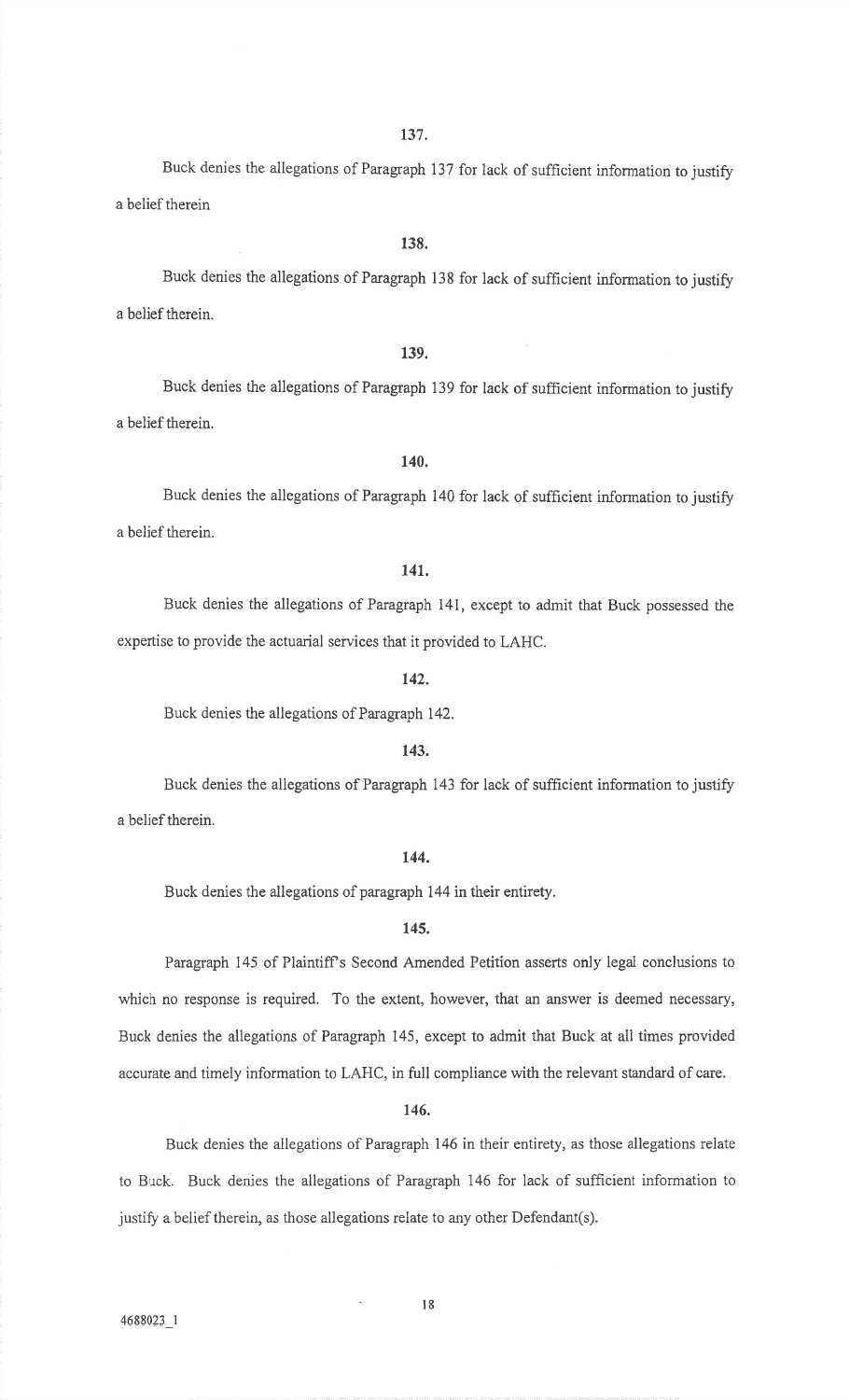Buck denies the allegations of Paragraph 147 in their entirety, as those allegations relateto Buck. Buck denies the allegations of Paragraph 147 for lack of sufficient information to justify a belief therein, as those allegations relate to any other Defendant(s).

### 148.

Paragraph 148 of Plaintiff's Second Amended Petition asserts only legal conclusions to which no response is required. To the extent, however, that an answer is deemed necessary,Buck denies the allegations of Paragraph 148.

### t49.

Paragraph 149 of Plaintiff s Second Amended Petition asserts only legal conclusions towhich no response is required. To the extent, however, that an answer is deemed necessary,Buck denies the allegations of Paragraph 149.

# 150.

Paragraph 150 of Plaintiff's Second Amended Petition asserts only legal conclusions to which no response is required. To the extent, however, that an answer is deemed necessary, Buck denies the allegations of Paragraph 150. Buck further avers that Plaintiff, through hiscontractual predecessor, contractually waived any right to trial by jury of his claims against Buck.